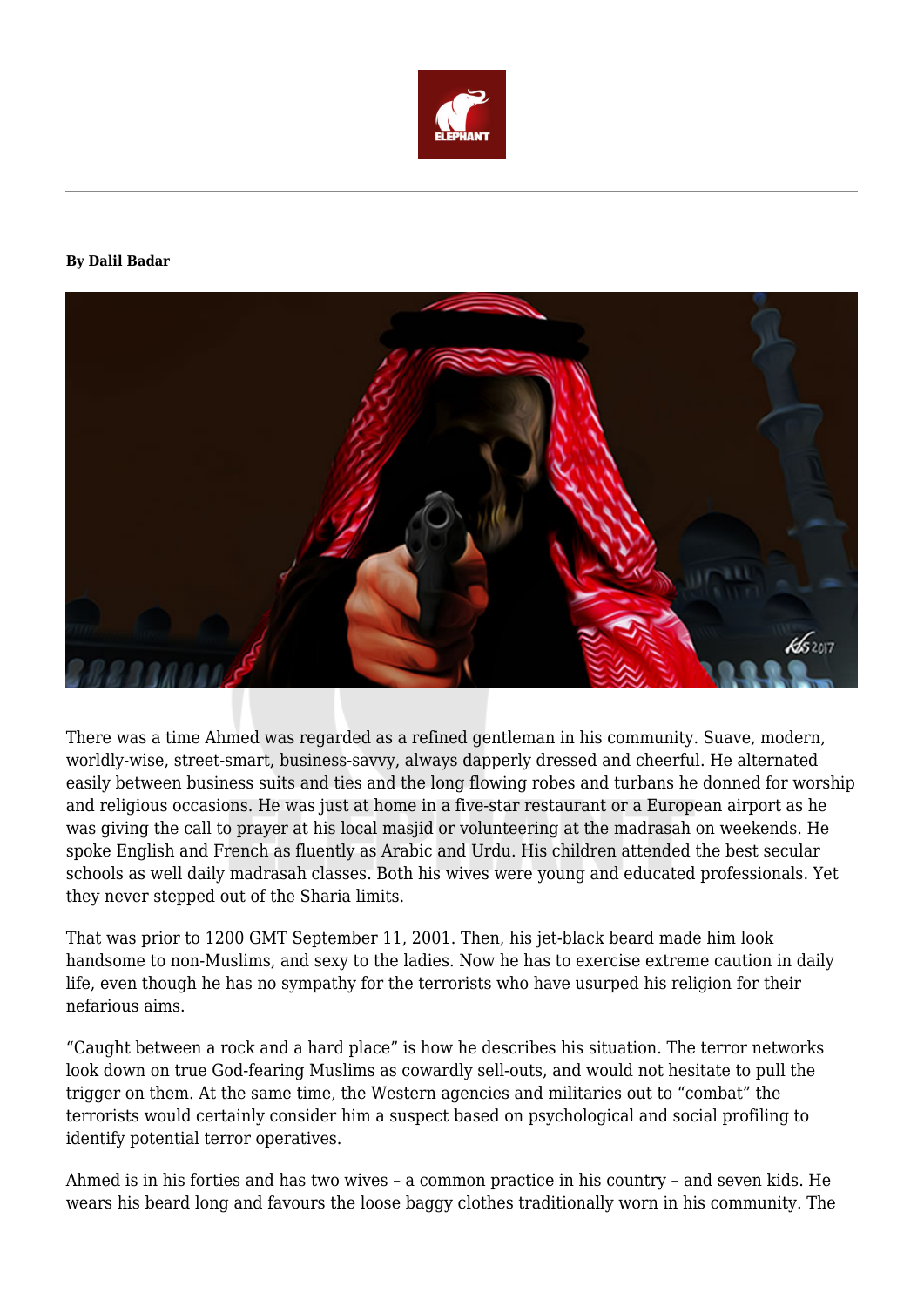terrorists also follow the same dress code, but the CIA and fellow spooks do not understand that the dress style is not a monopoly of the terrorists.

After more than three months of torture, the duo was released broken in body and spirit. Neither speaks much about what happened. Said moves around in a wheelchair while Suleiman will never be able to be a father. Once successful traders, they are now unable to provide for their families and instead need constant care and attention. Their medical costs have bankrupted the family.

Ahmed's fortunes have tumbled since 9/11. He is in a no-man's land, hunted by both sides in the war on terror. The bad guys do not like him and the good guys do not trust him.

It was a cold grey morning in the holy month of Ramadan several years ago. As the family of Ahmed's elder brother Said sat down to their pre-dawn meal, commandos smashed through the front door and violently ransacked the whole house before dragging off Said and Said's eldest son Suleiman for enhanced interrogation.

The next hundred days were a living hell for the whole clan. Fearing victimisation, no one was willing to enquire from the authorities the whereabouts of their men. No one even informed the human rights observers who document such disappearances and pressure the police and military to release innocent captives.

After more than three months of torture, the duo was released broken in body and spirit. Neither speaks much about what happened. Said moves around in a wheelchair while Suleiman will never be able to be a father. Once successful traders, they are now unable to provide for their families and instead need constant care and attention. Their medical costs have bankrupted the family.

Ahmed wishes he could correct the misconceptions and explain to the world at large how devout Muslims are the first victims of the Taliban, Al Qaeda, Mujahideen, ISIS, Al Shabaab and Boko Haram. But the media has run with a false script that has destroyed millions of innocent lives. It will take generations to reverse the damage.

Ahmed's business has suffered terribly as former clients exercise caution, keeping him at arm's length. Once dominated by dealings with the "infidel" West, it has had to bear the brunt of the "silent boycott" of devout Muslims portrayed by the media as radicals.

Ahmed wishes he could correct the misconceptions and explain to the world at large how devout Muslims are the first victims of the Taliban, Al Qaeda, Mujahideen, ISIS, Al Shabaab and Boko Haram. But the media has run with a false script that has destroyed millions of innocent lives. It will take generations to reverse the damage.

He has witnessed how intelligence operatives have visited ruin on his community. Several of his neighbours have been raided by agents and beaten up, their properties confiscated under the new terror laws. A favourite tactic of rogue state agents is to identify a wealthy target and start harassing him for protection money. If a target balks, violence is meted on his household to impoverish him. Another common tactic is the drive-by shooting of "suspects", mostly innocent of any wrongdoing but considered acceptable collateral damage by trigger-happy cops and the state. Often carried out by state agents in disguise, it is difficult to accuse individual cops for specific murders. But even where state agents are openly guilty of torture and extrajudicial executions, not a